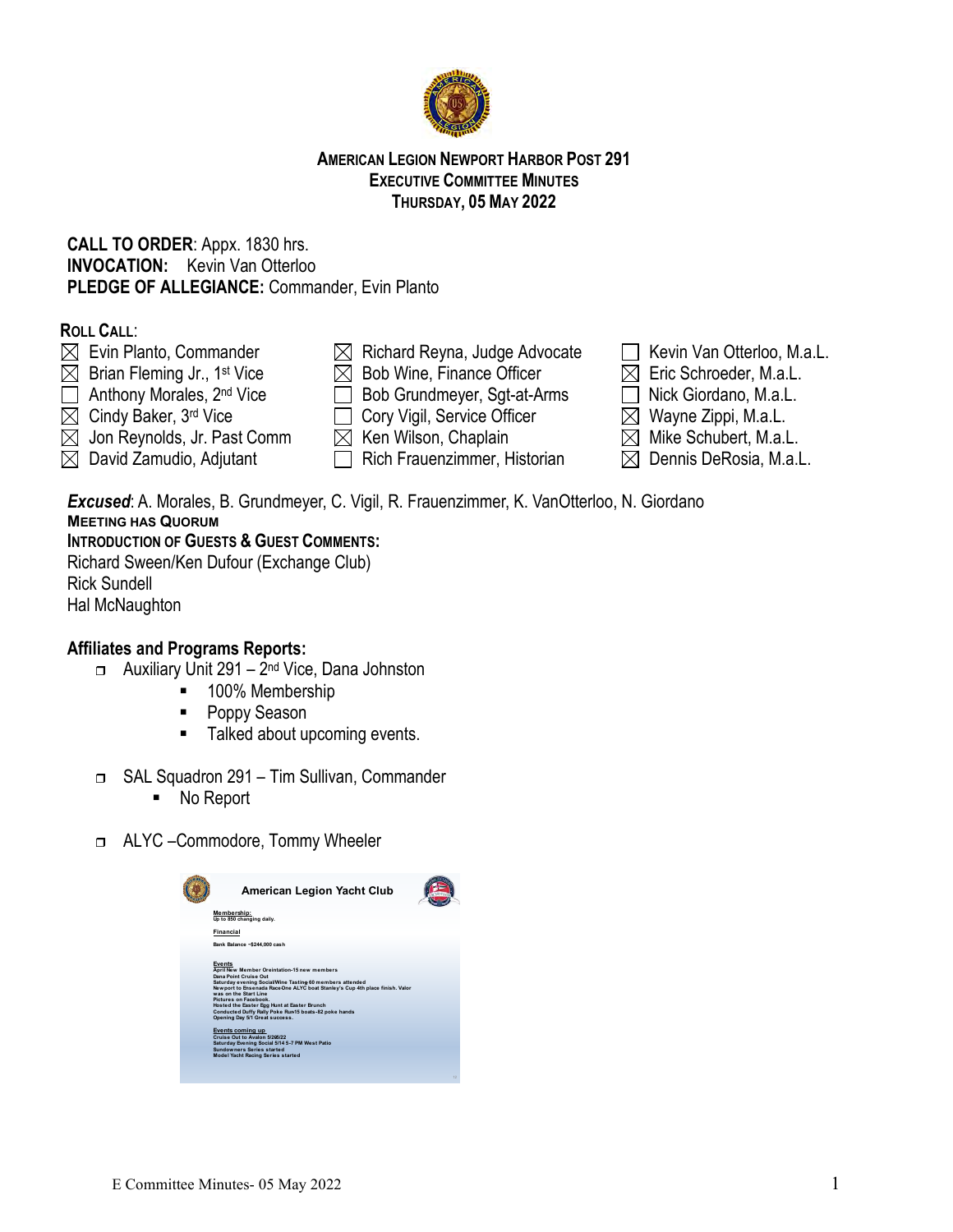□ Honor Guard – Commander Brian Fleming Jr.



Post 291 Honor Guard / Color Guard

- · 26 events completed in 2022
- 9 additional pending for the month
- · 24 active members
- Averaging approx. 6+/ services per month



### **Minutes Approval**

- All Committee members received copies of the Executive Committee Minutes:
	- **Minutes for 07 April 2022 E Committee Meeting**
	- The Commander asked for a motion to approve the 07 April 2022 E Committee Minutes
		- **M/S/C:** The motion approved unanimously.

### **Committee Reports**

- □ House Committee No Report
- Finance Committee Bob Wine
	- $-Held$  meeting  $4/27/2022$
	- Reviewed financials with not anomalies.
- Entertainment Committee- Anthony Morales
	- No Report
- Lease Committee- Commander Evin Planto
	- No report
- □ Audit Committee- Bob Wine
	- **Reviewed Egan & Egan Engagement Letter.**
- Donations Committee Cory Vigil
	- No Report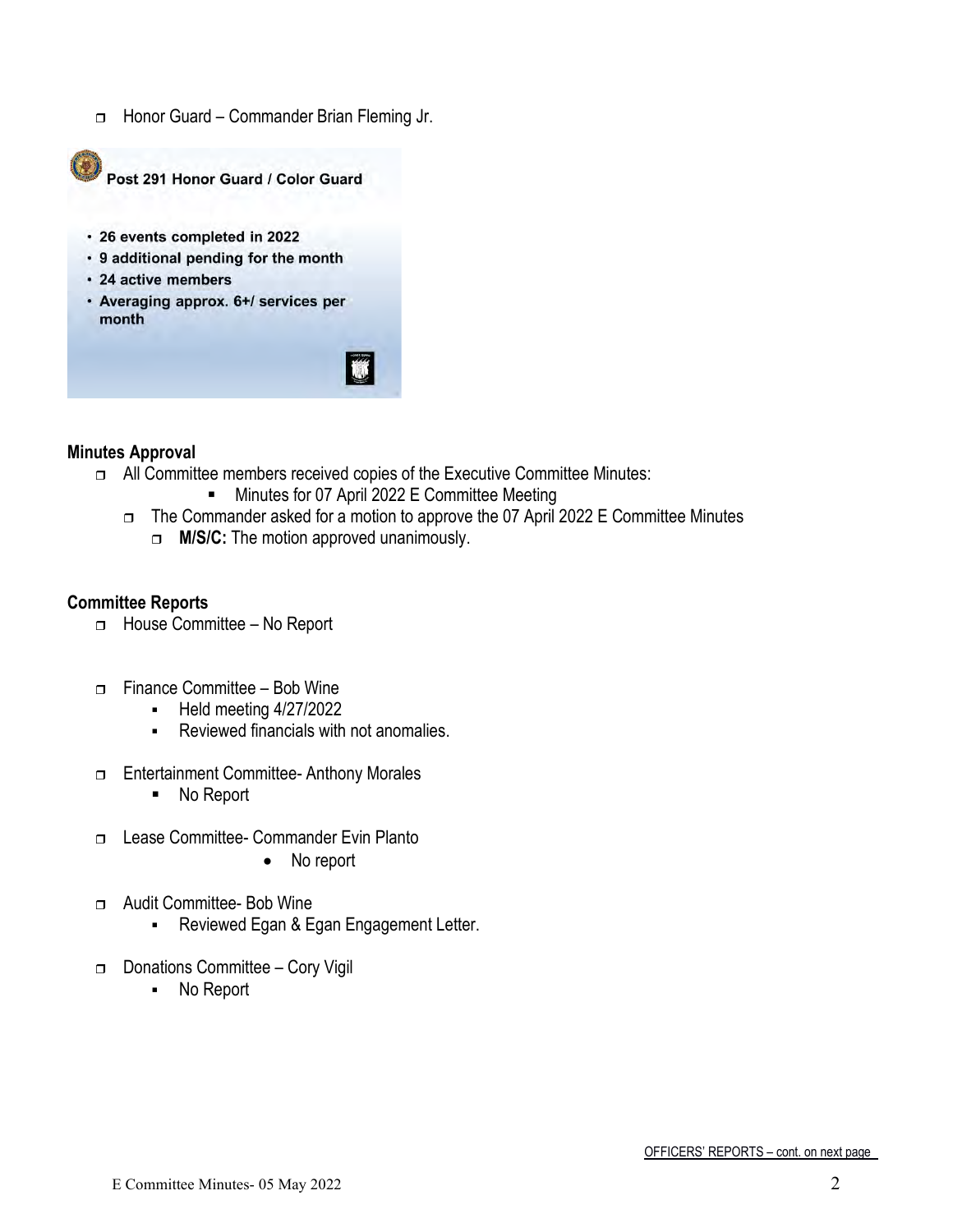#### **OFFICERS' REPORTS**

#### **COMMANDER'S COMMENTS/REPORT -**Evin Planto

**Discussion on meeting with City concerning new Lease.** 

#### **ADJUTANT – David Zamudio**

□ No Report

**1ST VICE COMMANDER – Brian Fleming Jr.** – Membership



**2ND VICE COMMANDER – Anthony Morales** - Speaking about upcoming events and bands.

Excused

**3RD VICE COMMANDER – Cindy Baker** - Speaking about Boys State and Americanism.

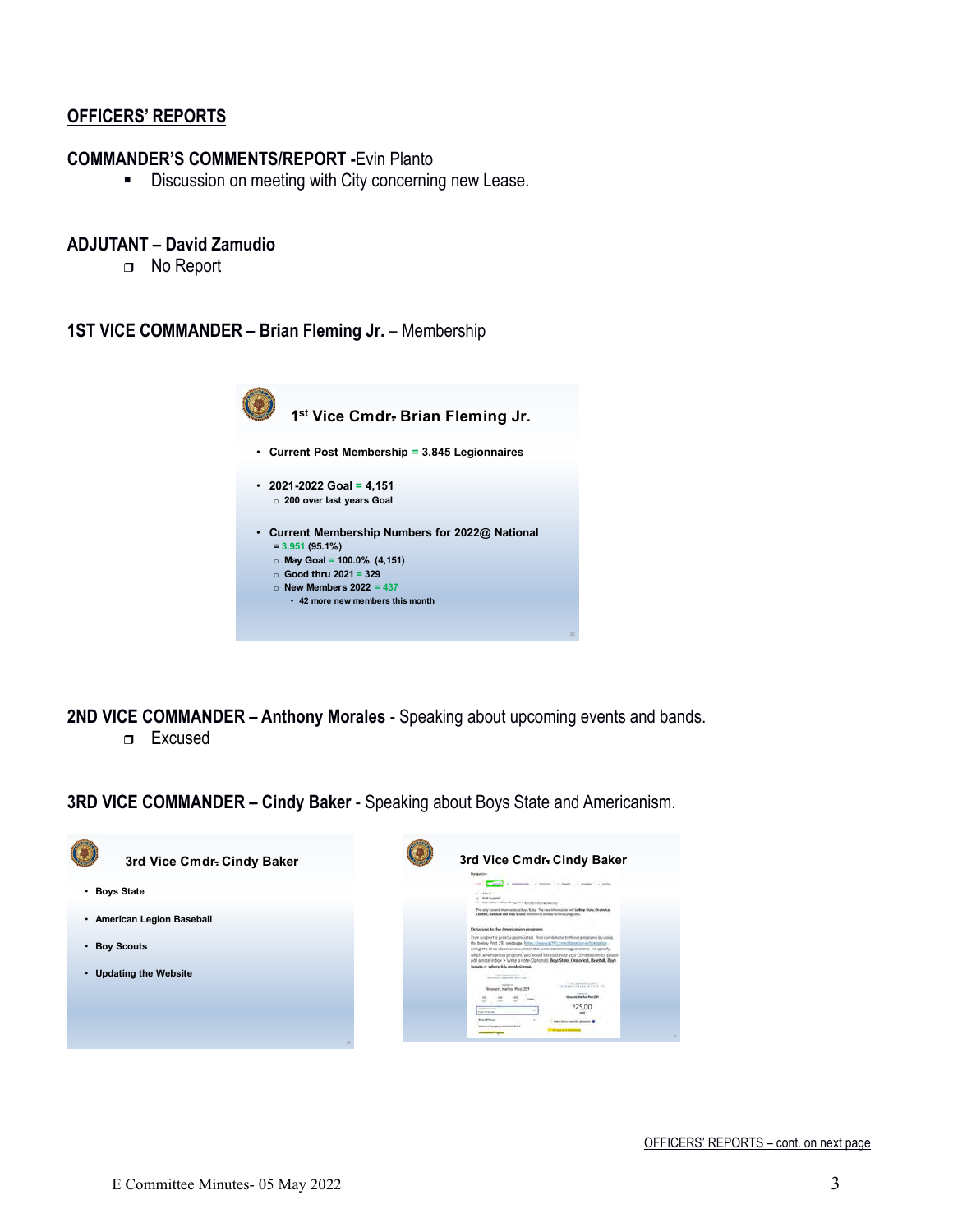## **JR. PAST COMMANDER – Jon Reynolds**

 No Report, but concerns of the audit. States he believes audit still needs to be challenged. States Post should push back with the City and finalize the audits.

### **FINANCE OFFICER – Bob Wine**

**Profit and Loss / Cash Flow Projection** 

|                              |      |                          |                           | AL 291 BUSINESS P&L BY CLASS |                                 |              |        |                | 4/6/2022      |                 |                   |                    |
|------------------------------|------|--------------------------|---------------------------|------------------------------|---------------------------------|--------------|--------|----------------|---------------|-----------------|-------------------|--------------------|
| <b>YTD 2022</b>              |      | <b>ADMIN</b>             | <b>BAR</b>                |                              | <b>RESTAUR BANQUET TOT REST</b> | <b>BANQ</b>  |        | HALL CUSTODIAL | <b>MARINA</b> | <b>TOTAL</b>    | PYC               | DIFF               |
| <b>TOT INC</b>               |      | 3,600                    | 174,873                   | 298,359                      | 100.982                         | 399,341      | 26,790 |                | 112,078       | 716,682         | 362,182 354,500   |                    |
| COGS                         |      |                          | 103.452                   | 308,088                      | 62.972                          | 371,060      |        |                |               | 474.512         | 294.488 180.025   |                    |
| GP                           | GP % | 3.600                    | 71,421<br>41%             | $-9.729$<br>$-3%$            | 38,010<br>38%                   | 28,281<br>7% | 26,790 |                | 112,078       | 242,170         |                   | 67,694 174,476     |
| <b>EXPENSES</b>              |      | 43,909                   | 44.010                    | 53,879                       | 1.082                           | 54.961       | 21,307 | 29.815         | 56.413        | 250,414         | 171,337           | 79,077             |
| NET ORD INCOME/LOS           |      | $-40.309$                | 27,411                    | $-63,608$                    | 36,928                          | $-26,681$    | 5,483  | $-29.815$      | 55,665        | $-8.245$        | $-103,643$        | 95,399             |
| OTHER INC.<br><b>FAC FEE</b> |      | 2,508<br>82.425          |                           | 200                          |                                 | 200          |        |                |               | 2,707<br>82,425 | 4.021<br>66,105   | $-1.313$<br>16,320 |
| NET INCOME                   |      | 44.624                   | 27,411                    | $-63,409$                    | 36,928                          | $-26.481$    | 5,483  | $-29,815$      | 55.665        | 76,887          | $-33.518$ 110.405 |                    |
| <b>BANK BALANCES:</b>        |      |                          |                           |                              |                                 |              |        |                |               |                 |                   |                    |
|                              |      |                          | PYC                       |                              |                                 |              |        |                |               |                 |                   |                    |
| <b>WELLS FARGO</b>           |      | 351,807.45               | 183,739.91                |                              |                                 |              |        |                |               |                 |                   |                    |
| <b>UNION</b><br>COMERICA     |      | 228,130.05<br>246,834.98 | 211.862.75<br>246,709.70  |                              |                                 |              |        |                |               |                 |                   |                    |
| CHASE                        |      | 49.023.39                | 249,652.63                |                              |                                 |              |        |                |               |                 |                   |                    |
| CDs                          |      | 300,015.15               | 1.26                      |                              |                                 |              |        |                |               |                 |                   |                    |
| <b>B OF A</b>                |      | 250,038.00               | 250,015.00                |                              |                                 |              |        |                |               |                 |                   |                    |
| <b>FARMERS</b>               |      | 250.236.35               | 250.093.52                |                              |                                 |              |        |                |               |                 |                   |                    |
| CITY NAT'L                   |      | 225,000.00               | 210,000.00                |                              |                                 |              |        |                |               |                 |                   |                    |
| <b>TOTALS</b>                |      |                          | 1,901,085,37 1,602,074,77 |                              |                                 |              |        |                |               |                 |                   |                    |

|                        | <b>Newport Harbor Post 291</b><br>Cash Flow Projection for the Period 5/03/22 - 7/31/2022 |              |                 |   |                  |              |                              |  |                |  |
|------------------------|-------------------------------------------------------------------------------------------|--------------|-----------------|---|------------------|--------------|------------------------------|--|----------------|--|
|                        |                                                                                           | $5/3 - 5/31$ |                 |   | $6/1 - 6/30$     | $7/1 - 7/31$ |                              |  | Totals         |  |
|                        | Cash: Beginning*                                                                          | s.           | 1,787,966.74    | s | 1,770,473.42 \$  |              | 1,716,823.05                 |  | \$1,787,966.74 |  |
|                        | Add: Cash Inflows                                                                         |              |                 |   |                  |              |                              |  |                |  |
| <b>Finance Officer</b> | Membership Fees                                                                           |              | 10,000.00       |   | 3,000.00         |              | 3,000.00                     |  | 16,000.00      |  |
|                        | <b>Marina Rents</b>                                                                       |              | 22,997.00       |   | 26,000.00        |              | 26,000.00                    |  | 74,997.00      |  |
| <b>Bob Wine</b>        | Restaurant Sales (\$5500/day)                                                             |              | 159,500.00      |   | 165,000.00       |              | 170,500.00                   |  | 495,000.00     |  |
|                        | <b>Hall Rentals</b>                                                                       |              | 7,850.00        |   | 9.645.00         |              | 4,317.00                     |  | 21,812.00      |  |
|                        | <b>Banquet Food</b>                                                                       |              | 35,083.00       |   | 44,165.00        |              | 15,437.00                    |  | 94,685.00      |  |
|                        | <b>Facility Fees</b>                                                                      |              |                 |   |                  |              | 62,000.00                    |  |                |  |
|                        | <b>Total Cash Inflows</b>                                                                 |              | 235,430.00      |   | 247,810.00       |              | 281.254.00                   |  | 764,494.00     |  |
|                        | <b>Deduct: Cash Outflows</b>                                                              |              |                 |   |                  |              |                              |  |                |  |
|                        | Food & Beverage Cost @ 40%                                                                |              | 77,833.20       |   | 83,666.00        |              | 74,374.80                    |  | 235,874.00     |  |
|                        | Entertainment                                                                             |              | 8,350.00        |   | 8,000.00         |              | \$,000.00                    |  | 24,350.00      |  |
|                        | Payroll**                                                                                 |              | 105,000.00      |   | 100,000.00       |              | 150,000.00                   |  | 355,000.00     |  |
|                        | Health Insurance                                                                          |              | 6,200.00        |   | 6,200.00         |              | 6,200.00                     |  | 18,600.00      |  |
|                        | Liability insurance                                                                       |              |                 |   | 8.911.75         |              | 8.911.75                     |  | 17,823.50      |  |
|                        | Marina Insurance                                                                          |              | 2,900.00        |   | 2,900.00         |              | 2,900.00                     |  | 8,700.00       |  |
|                        | D&O Insurance                                                                             |              | 2,235.00        |   |                  |              |                              |  | 2,235.00       |  |
|                        | JB Cleaning Co.                                                                           |              | 12,000.00       |   | 12,000.00        |              | 12,000.00                    |  | 36,000.00      |  |
|                        | Repairs & Maintenance                                                                     |              | 2,000.00        |   | 2,000.00         |              | 2,000.00                     |  | 6,000.00       |  |
|                        | <b>Telephone</b>                                                                          |              | 450.00          |   | 450.00           |              | 450.00                       |  | 1,350.00       |  |
|                        | Utilities                                                                                 |              | 5,600.00        |   | 5,600.00         |              | 5,600.00                     |  | 16,800.00      |  |
|                        | Rent                                                                                      |              |                 |   | 11,500.00        |              | 11,500.00                    |  | 23,000.00      |  |
|                        | <b>Credit Card</b>                                                                        |              |                 |   | 2,500.00         |              | 2,500.00                     |  | 5,000.00       |  |
|                        | Credit Card Fees                                                                          |              | 4,555.12        |   | 4.932.62         |              | 4,251.44                     |  | 13,739.18      |  |
|                        | Misc                                                                                      |              | 1,400.00        |   | 1,400.00         |              | 1,400.00                     |  | 4,200.00       |  |
|                        | Mileage                                                                                   |              | 1,400.00        |   | 1,400.00         |              | 1,400.00                     |  | 4,200.00       |  |
|                        | Capital Outlays                                                                           |              | 23,000.00       |   | 50,000.00        |              | 7,000.00                     |  | 80,000.00      |  |
|                        | <b>Total Cash Outflows</b>                                                                |              | 252,923.32      |   | 301,460.37       |              | 298,487.99                   |  | 852,871.68     |  |
|                        | Cash: Ending                                                                              | s            | 1,770,473.42 \$ |   | 1,716,823.05 \$  |              | 1,699,589.06 \$ 1,699,589.06 |  |                |  |
|                        | <b>Monthly Increase /Decrease</b>                                                         | S            | $(17,493.32)$ S |   | $(53,650.37)$ \$ |              | $(17, 233.99)$ S             |  | (88, 377, 68)  |  |
|                        | * Doesn't include VEAF fund                                                               |              |                 |   |                  |              |                              |  |                |  |
|                        | ** Includes P&R taxes & WC                                                                |              |                 |   |                  |              |                              |  |                |  |

34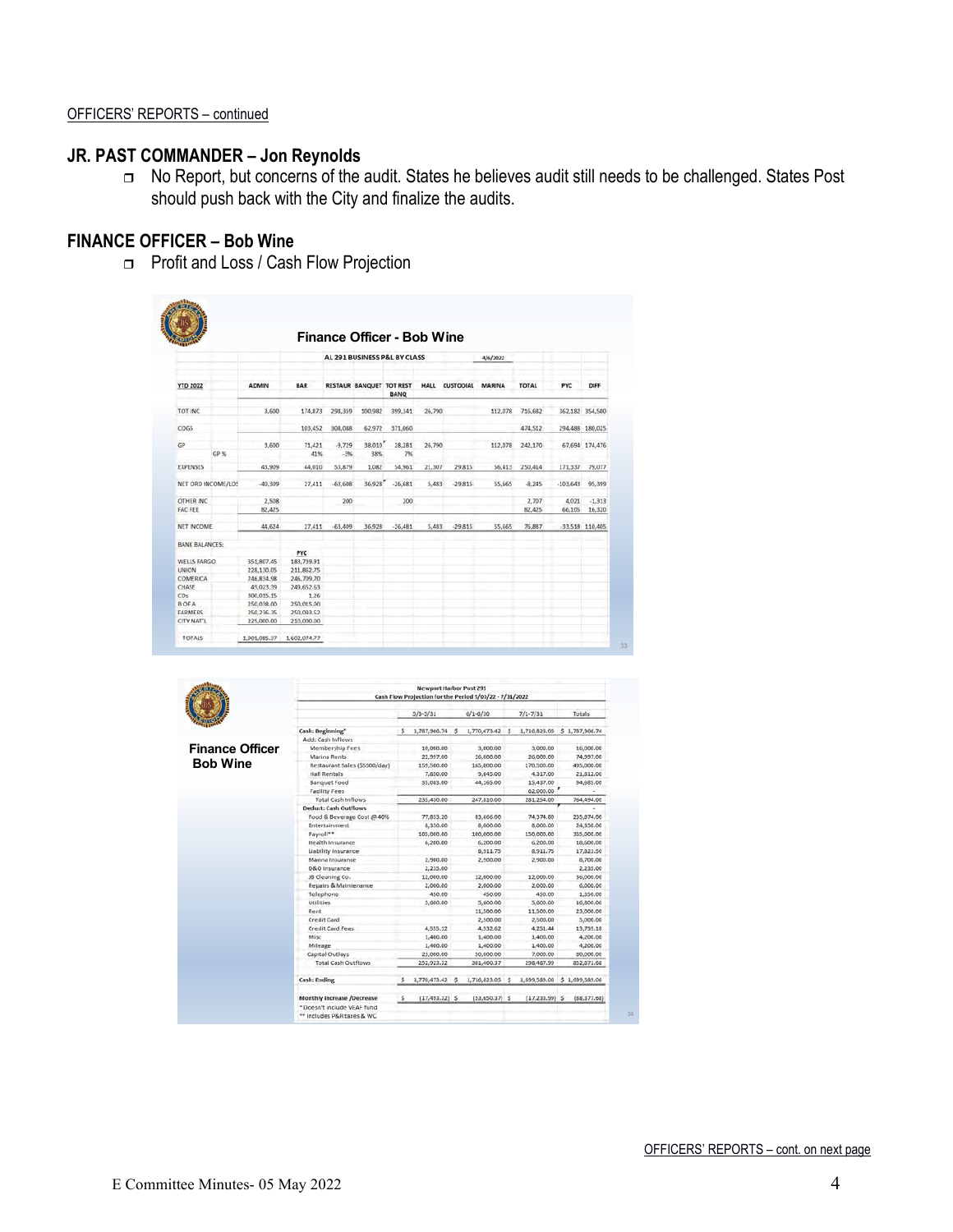#### OFFICERS' REPORTS – continued



#### **HISTORIAN – Richard Frauenzimmer**

Excused

#### **SERGEANT AT ARMS – Bob Grundmeyer**

Excused

#### **CHAPLAIN – Ken Wilson**

- Spoke about upcoming Memorials (John Lindgren, Robert Wright, George Muncy)
- Spoke about Memorial Day Event

### **SERVICE OFFICER – Cory Vigil**

| <b>Service Officer</b><br><b>Cory Vigil</b> | Veteraar Served in April:<br>litems approved or rejected<br>1. NAVY vateran, Jeff Unddle experient assistants with morel voictier for \$610.00.<br>Referred by American Lagran HH 113.<br>USMC voteran, Arthur Williams: requested assistance with suto repair for \$4000.00<br>Referred to the Timmer Center.<br>AIR FORCE veteran: Lonrdes Vasquez respected providenments for \$32.7.81.<br>Referred by Volunteers of America Santa ana Nevada Fouow up mchaled a purchase<br>Sw hlow ap mattress, sheets and pillives for \$274.21 Secause of size of family.<br>L'SMC ventrem. Dan Hooker requested assistance with auto repositossion of<br>\$1.692.24 Referred by Vet Center North Orange County.<br>NAVY vateras, Carlos Audres C respected auto past due for \$1446.00. Referred by<br>$00 - 111$<br>J. S.MC veteran, Tem Boyaton requested movel assistance for 7 days to the amount of<br>\$1002.46, referred by the Termer Gener,<br>56212.72 |
|---------------------------------------------|-----------------------------------------------------------------------------------------------------------------------------------------------------------------------------------------------------------------------------------------------------------------------------------------------------------------------------------------------------------------------------------------------------------------------------------------------------------------------------------------------------------------------------------------------------------------------------------------------------------------------------------------------------------------------------------------------------------------------------------------------------------------------------------------------------------------------------------------------------------------------------------------------------------------------------------------------------------|
|                                             | Newport Beach Police Department \$500.00<br>Seal Beach Lions \$279.00<br>Emotional Freedom Curriculum \$200.00 for HUMV Program/Copyright<br>FLTero Sea Cadats \$2500.00<br>San Diego Maritime Museum \$2500.00<br>Swift Boat Sailors Association \$2500.00<br>Patricts & Paws Golf Tournament \$740.00.<br>Delivered 12 gas cards.<br>Delivered 10 grocery cards.<br>Assisted 3 homeless veterans/families.<br>Assisted 10 veterans with disability compensation.<br>Assisted 2 veterans with Lyft and Uber transportation.<br>Referred 2 veterans to Veterans Legal Institute<br>Referred 1 veteran to Patriots & Paws<br>Ordered 5 DD-214's<br>Referred 2 veteran families for burial services.<br>Referred 2 veterans to Dana Point VEW<br>Referred 2 veterans to AL Post 133 Huntington Beach.<br>\$800 in Shell Gas Cards.                                                                                                                          |